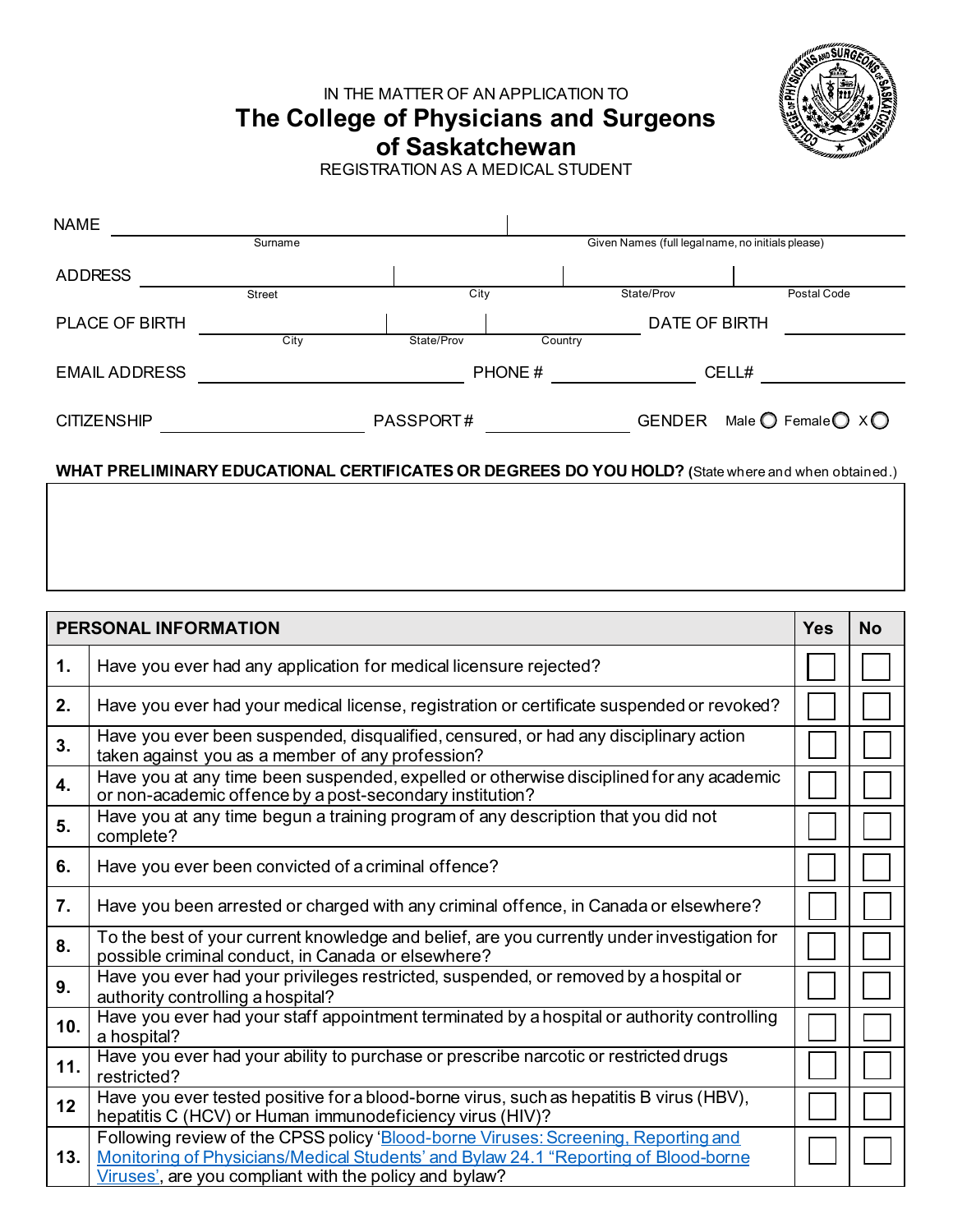|     | PERSONAL INFORMATION                                                                                                                                                                                                                                                                                                                                                                                                                                      | <b>Yes</b> | <b>No</b> |
|-----|-----------------------------------------------------------------------------------------------------------------------------------------------------------------------------------------------------------------------------------------------------------------------------------------------------------------------------------------------------------------------------------------------------------------------------------------------------------|------------|-----------|
| 14. | Do you have, or has a health professional ever advised you that you have, a physical,<br>cognitive, mental and/or emotional condition (not including blood borne virus) which in any<br>way may reasonably be expected to pose a risk of harm to patients or to negatively impact<br>your work as a student interacting with/involved in the care of patients?                                                                                            |            |           |
| 15. | Have you ever had, or have you ever been advised by a health professional that you had,<br>a physical, cognitive, mental and/or emotional condition (not including a blood borne virus)<br>which in any way may, should it reoccur, reasonably be expected to pose a risk of harm to<br>patients or to negatively impact your work as a student interacting with/involved in the care<br>of patients?                                                     |            |           |
| 16. | Have you ever been sued for malpractice?                                                                                                                                                                                                                                                                                                                                                                                                                  |            |           |
| 17. | Have you been sued in a civil action relating to fraud?                                                                                                                                                                                                                                                                                                                                                                                                   |            |           |
| 18. | Have you ever used a name other than the name under which you are applying for<br>licensure?                                                                                                                                                                                                                                                                                                                                                              |            |           |
| 19. | Have you ever failed any examination or assessment process relating to your knowledge<br>or skills in medicine or which was intended to lead to certification in the practice of<br>medicine? (Examples of such examinations are the examinations of the Medical Council of<br>Canada, the Royal College of Physicians and Surgeons of Canada, the College of Family<br>Physicians of Canada, USMLE, FLEX, American Boards of Medical Specialties, etc.). |            |           |

Please provide an explanation for any "Yes" answers from the previous questions:

I, DO Solemnly DECLARE I am the person named in this application and the statements herein contained are true in substance and in fact; I authorize any institution, person or authority to give such information to the College of Physicians and Surgeons of Saskatchewan, its Registrar and Council, as they may request. This authorization further extends to expressions of opinion relating to my conduct or character by any person contacted by the College of Physicians and Surgeons of Saskatchewan. I acknowledge that the College of Physicians and Surgeons may receive reports as to my performance from my program director. In the event my name is entered in the Educational Register and it subsequently appears to the Council I have: (a) omitted giving any information in this application or otherwise which in the opinion of Council is material, or (b) in any way misled the Council in this my application or otherwise, or (c) given false, misleading or ambiguous information on any point which in the opinion of Council is material, Council may thereupon strike my name from such Register. I make this solemn declaration conscientiously believing the same to be true, and knowing it is of the same force and effect as if made under oath and by virtue of the Canada Evidence Act.

**Signed**………………………………………………….. **Dated…………………………………………………..**

**Please provide any feedback on how we can improve this form:**